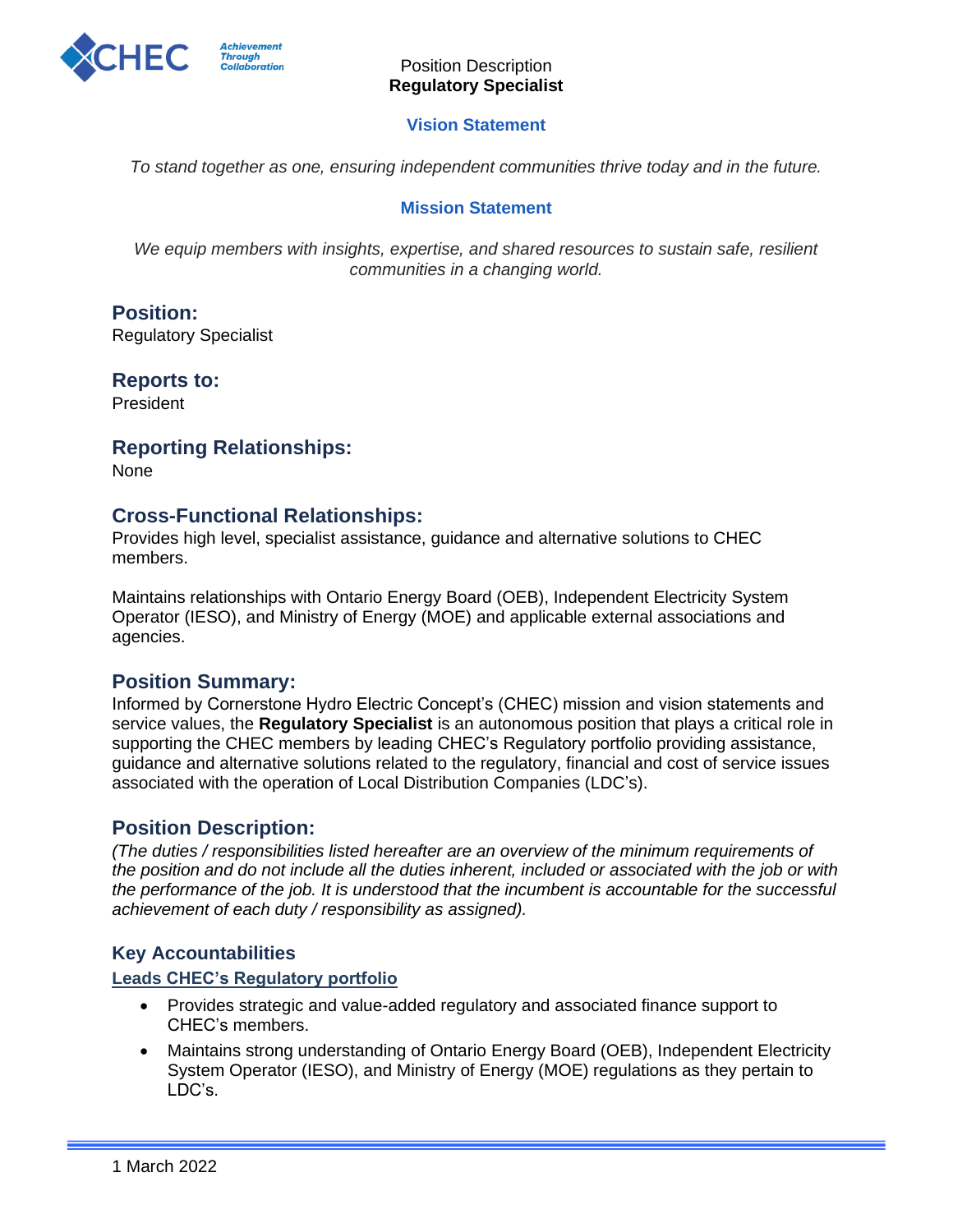- Liaises between all CHEC members on regulatory and associated finance matters.
- Participates in, represents and advocates for CHEC and CHEC members on industry committees and/or stakeholder forums and presents consolidated views on behalf of members.
- Remains current on regulatory issues, changes and potential changes in regulatory direction.
- Facilitates and leads committee meetings and any associated working groups ensuring a collaborative and cohesive solutions-based approach.
- Facilitates and provides regulatory and associated financial training to CHEC members.
- Supports consultants and provides guidance to members on Cost of Service (COS), Incentive Rate Mechanism (IRM), Incremental Capital Module (ICM) and Advanced Capital Module (ACM) and related projects ensuring compliance to the process.
- In conjunction with consultants, develops, reviews and revises complex regulatory based financial models, technical data and assists members in their application.
- Identifies problems and issues, analyzes them, and develops solutions to address them.
- Compiles critical materials in logical order with connecting factors, providing timely interpretations and summaries of regulatory issues such as: decisions, amendments, new regulations, changes and trends for CHEC Members.
- Provides recommendations on potential actions to ensure compliance and agility within the sector.
- Develops, reviews, updates and maintains common regulatory and associated financial policies and procedures in conjunction with member volunteers.
- Provides assistance, guidance and recommendations on implementation of policies and procedures.
- Leads regulatory related Request for Proposals (RFP's) as needed.

#### **Health and Safety**

• Works in compliance with the provisions of the Occupational Safety Act and the regulations, and any other pertinent regulations to promote a health and safe workplace for all.

#### **Other**

- Acts as an ambassador for the CHEC Association (and its members), promotes the Association to all members, the public and external stakeholders.
- Adheres to all CHEC policy, procedure and practices.
- Perform any additional duties as assigned.

## **Education:**

- A degree in Finance, Economics or Business Administration and/or extensive knowledge of the regulated utility environment.
- CPA designation is considered an asset.
- Industry related continuing education in regulatory training an asset.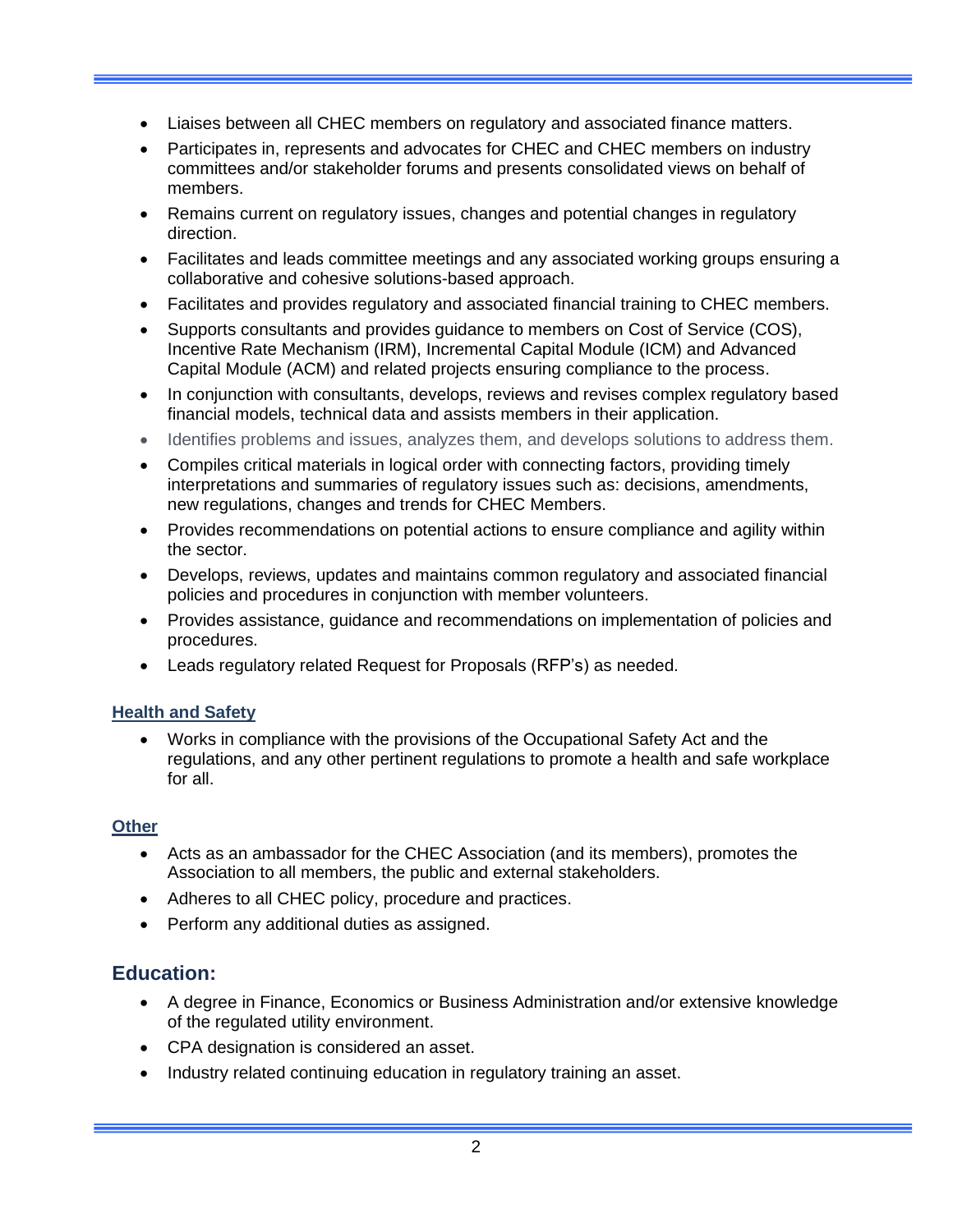# **Experience:**

- 8 + years' experience in a regulatory industry and/or utility providing expertise in regulatory, accounting or finance.
- Previous experience with in-depth reviews of application-related rates.
- Previous experience with Cost-of-Service (COS) submissions.

# **Behavioural Competencies**

- ✓ **Strategic thinker** assesses options and actions based on trends and conditions in the industry, with ability to link long-range visions and concepts to daily work.
- $\checkmark$  Advocacy represents and advances the causes and perspective of CHEC's members.
- ✓ **Attention to Detai**l efficiently allocates cognitive resources and achieves thoroughness and accuracy with complex financial and technical detail.
- ✓ **Customer / Client Service Orientation** Understands individual stakeholder needs (including and beyond specific projects) helping to ensure success in their roles.
- ✓ **Interpersonal Understanding and Skill** achieves successful interactions with a diverse group (Regulators, members, associates, suppliers)
- ✓ **Teamwork / Cooperation** works well in a non-hierarchical, matrix team structure, with stakeholders across multiple organizations and jurisdictions.
- ✓ **Analytical** successfully analyzes large amounts of data and converts analysis into quantitative and qualitative information to aid in the decision-making process.
- ✓ **Holds Self Accountable** works independently on multiple projects while remaining adaptable to change and meeting deadlines.
- $\checkmark$  Organizational Awareness and Commitment has an innate understanding of the role of the CHEC Association and its impact for CHEC members and acts accordingly.
- ✓ **Project Management** manages diverse portfolios of projects with varying degrees of complexity and produces results within tight deadlines.

# **Technical Competencies**

- Extensive knowledge of the regulated utility environment, including the *Ontario Energy Board Act*, 1998 and related Regulations and rate setting filing requirements, guidelines, and handbooks such as the *Handbook for Utility Rate Applications*.
- Strong understanding and in-depth knowledge of the energy industry, including past, present, and future trends.
- Advanced proficiency with Microsoft Office Suite (in particular excel (highly proficient), outlook, word, PowerPoint, etc.).
- Mathematical skills / financial modelling.
- Report generation.
- Effective Communication read, analyze, interpret industry related information, write correspondence, reports and industry related policy/procedures, present creatively and effectively to individuals and groups, and able to communicate complex matters in lay terms to various stakeholders.